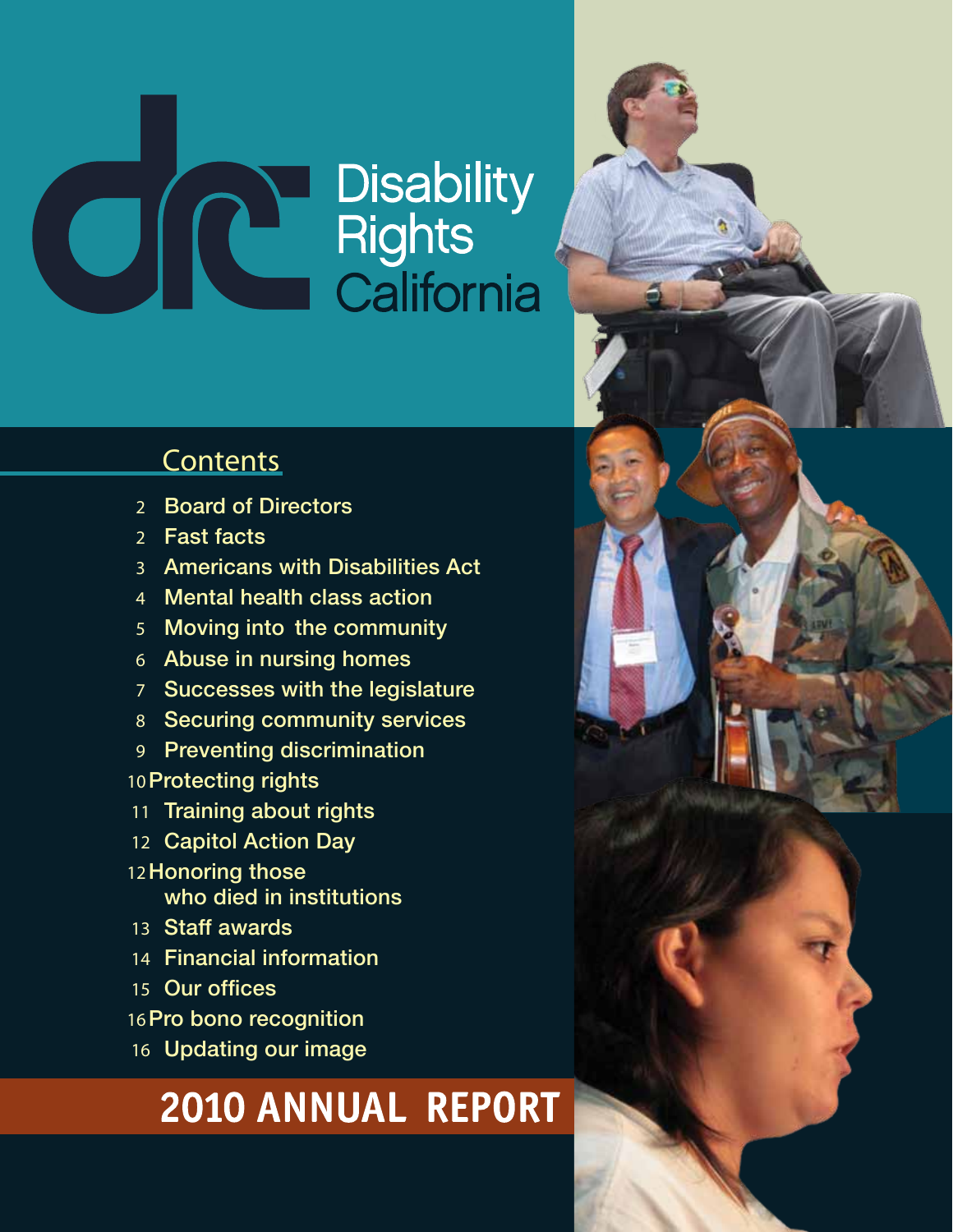# Disability Rights California Board of Directors

Board Members: Allison Brightman-President, Izetta Jackson-Chair, Amy Kalivas-Chief Financial Officer, Jose Flores-Secretary, Connie Cha, Billy Hall, Diana Honig, Lily Lambert, Marijit Singh, Kathryn Janet Trevino, Angela Van Ostran, Eduardo Vega, Guy Wallace, Eric Ybarra.

Public Members by Committee: Legislative-Laura Rasey Miller, Brendan Peacock; Diversity and Program-Ben Jauregui; PAIMI Council-Terri Bercasio, Lisle Boomer, Linda F. Drattell, Leslie Napper; Finance-Diana Nelson.

*A majority of the Board have a disability or are family of people with disabilities. The Board reflects California's ethnic and language communities.*

# Board Profile: Allison Brightman

Allison is an entertainment attorney who lives in Los Angeles with her family, including three children. She has served on our board for four years as part of her overall community activism, using her legal and advocacy skills to imrpove opportunities for children and adults with disabilities.

 Allison believes in strength in numbers when it comes to disability advocacy, a strategy she has successfully applied when advocating for her two daughters. Further, while she knows that physical accessibility is a formidable challenge, she is also concerned that people with developmental disabilities face invisible barriers such as low expectations and ridicule, which can be just as daunting.



- Over the last year, we provided direct assistance to 26,681 requests, an increase of 5.8% over 2009.
- It is due to our dedicated staff that we could handle the rising demand caused mainly by budget cuts.
- Our training also increased, reaching 43,000 people, up from 33,400 in 2009.
- The top requests were help with regional centers, education, privacy and autonomy, health, abuse and income maintenance.
- Last year, help with regional centers was the top request; education was our top issue for decades.
- Budget cuts seem to be driving the steep demand for help with income

maintenance, health services and regional centers.

- • Services to our clients with developmental disabilities also rose to 12,073, an increase of 4%
- Assistance in the area of mental health rose, covering 10,414 requests
- An additional 4195 services were provided through grants covering people with physical, sensory or learning disabilities, and those needing assistive technology or help with social security work issues.
- Our class action suits impacted an additional 393,000 Californians last year and stories about a few of these lawsuits appear on pages 4, 5, 8 and 15.

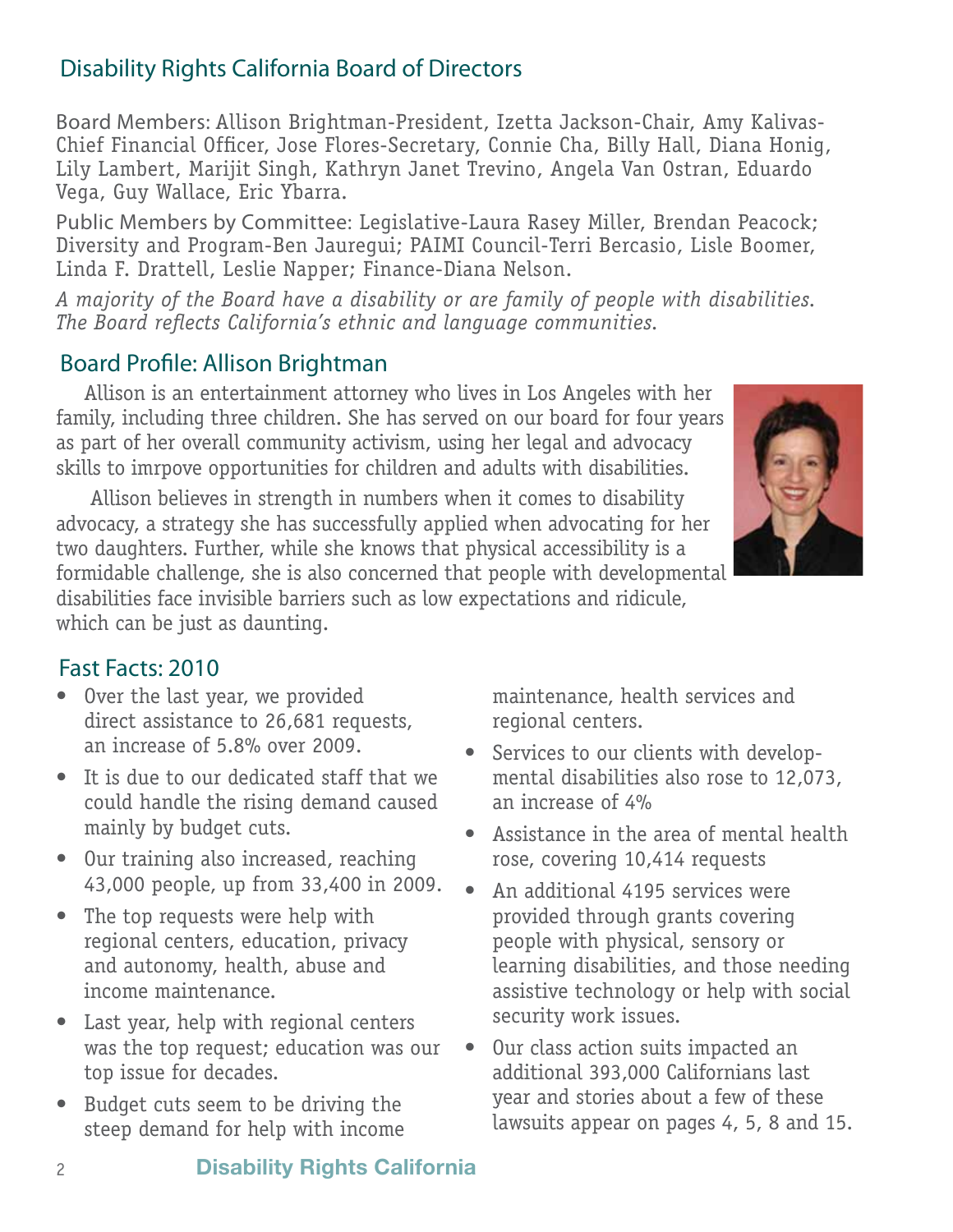# The ADA: our best tool to fight discrimination —*Catherine Blakemore, executive director*

2010 marked the 20th anniversary of the Americans with Disabilities Act. Upon its passage, Senator Ted Kennedy said: "The act has the potential to become one of the great civil rights laws of our genera-

tion…This legislation is a bill of rights for the disabled, and America will be a better and fairer nation because of it." Twenty years later the ADA has changed the way society perceives individuals with disabilities, increased employment opportunities, provided better access to public and commercial buildings and ensured that individuals with disabilities have the opportunity to move from institutions to the

community. Our work this year is framed by the realization that while much has been accomplished, we have much more to do if all Californians with disabilities are to be included in every aspect of society.

This year, we continued to help Californians with disabilities move from institutions to the community, continued to fight for community services in challenging budget times and continued our efforts to end the unspeakable abuse we investigated



photo by ricardo jauregui

in nursing homes. Our success in helping people move from a state institution to the community, preserving critical community based mental health services for thousands of individuals with psychiatric disabilities

and stopping the most devastating budget cuts shows the power of the ADA.

Because of the ADA we are also better able to challenge the attitudes and stereotypes that stigmatize disability. From the mid-1880s to the 1960s, more than 45,000 individuals died while residents of state institutions and were buried in numbered or unmarked graves. Now,

they will be honored every third Monday of September, thanks to an Assembly resolution authored by Assemblymember Wesley Chesbro—a reminder to each of us that the lives of Californians with disabilities matter.

In tight budget times, we must make sure that California does not slip backwards: we must preserve services that help people with disabilities live successfully in the community. We hope that you will join us.

Cover (top to bottom): Mark Chambers, named plaintiff in our Laguna Honda Hospital case that settled in 2009, making a speech about the advantages of living in the community to the estimated 2000 participants in the 2010 Capitol Action Day rally in Sacramento (photo by Merle Levy); Attorney Henry Su, formerly of Howrey LLP, who has devoted hours of his pro bono work in support of the Americans with Disabilities Act, together with classical musician Nathaniel Ayers, whose voluntary journey from the streets to supported housing was the subject of a book and film, both called The Soloist (photo by Virginia Knowlton); and Angelica Rodriguez, an individual with a psychiatric disability who took a stand and complained about a skilled nursing facility that applied restraints to her with violent force (photo by Ricardo Jauregui).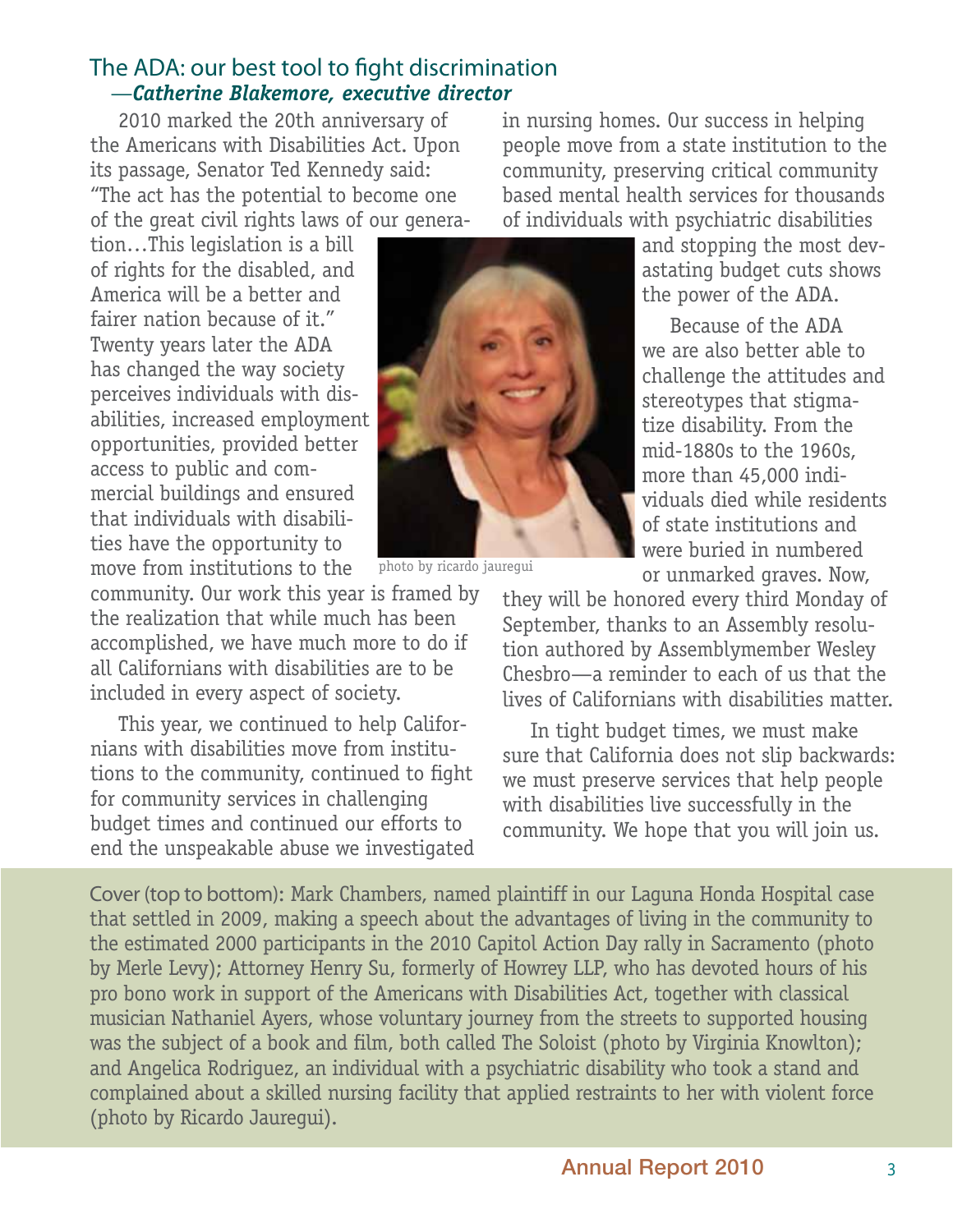# Our class action suit preserves outpatient mental health services



Shown in the photo are Leslie Napper, Stuart Seaborn and Margaret Bronick-Abilla and Amy Nash (at left and at right) representing Cooley LLP, the law firm providing pro bono services in the Napper case. The occasion was our Board's award in September to Leslie Napper, recognizing her for taking on the role of the lead plaintiff in the case and the valuable assistance provided by the Cooley attorneys. photo by leonard alfaro

In the spring of 2010, rumors were flying that Sacramento County planned to close its outpatient mental health clinics. Leslie Napper and other clients became alarmed and asked us for help. We learned that to save money, the successful nonprofit clinics were to be closed on June 30 and reopened on July 1 with new services run by County staff.

After unsatisfactory meetings with the County, we and our co-counsel filed suit and a request for an injunction to stop the cuts. The U.S. Department of Justice filed a brief in support of our clients' motion stating that, under the County's proposed plan, they would experience a significant reduction in services and be at risk of being placed in hospitals and psychiatric inpatient facilities, in violation of the ADA's integration mandate.

"In my early 30s when I was first diagnosed with a mental health disorder, I was in disbelief, it just knocked me over." Leslie Napper, 41, said "it was hard to accept having this disability, and I bounced back and forth between different hospitals and facilities." Feeling depressed and discouraged, she thought about killing herself.

After bad experiences with health care providers who offered heavy medications as the sole treatment, a few years ago she found the Northgate Point Regional Support Team in Sacramento. The Northgate outpatient clinic approach offers more: psychotherapy and groups to help manage medications and side effects and to avoid self-defeating behavior. Plus, as Leslie points out, "Consistency of providers–I know them and they know me."

Leslie is fully responsible for maintaining a home with her elderly father who needs assistance with mobility. "My father depends on me… With access to my usual providers, I'm confident that I can stay on an even keel and avoid my previous need for inpatient services... If I fall apart and end up in the hospital, what might happen to him?"

In July, Federal District Judge John Mendez granted a preliminary injunction stopping the County from implementing its plan until the court determines that mental health recipients will continue to receive integrated services to avoid institutionalization. In November, we reached an interim agreement that keeps the current outpatient services in place at least through June 30, 2011 while an outside expert reviews best practices.

Stuart Seaborn, managing attorney, stated "We are pleased that the Court stopped the cuts and that the County has now agreed to continue services which are critical to preserving the mental health and safety of 5,000 individuals with psychiatric disabilities."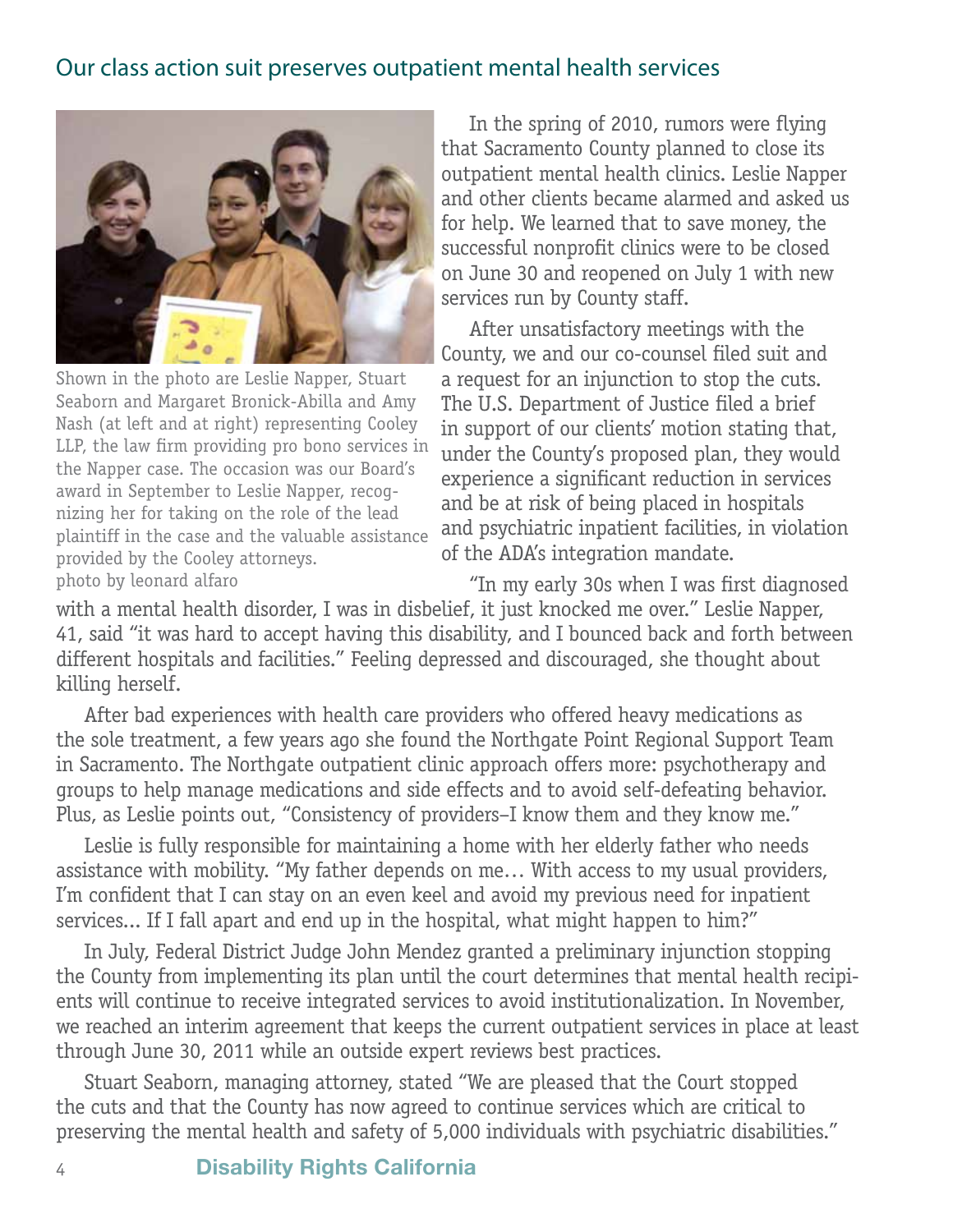# Jim White, 69, moves into the community at last, thanks to our case

Jim White is the last of the 16 named plaintiffs of the Capitol People First case to move into the community. Filed by Disability Rights California and other advocacy groups to protect the civil rights of people with developmental disabilities, the case settled in 2009. The case settlement requires that Jim and nearly 7000 other Californians living in institutions and large facilities be informed about and helped to implement their right to choose where to live.



White at work. photo by m. dearings

 Jim White now lives in his own place in Lakeport, a resort town in Lake County. For a long time, he lived at the Sonoma Developmental Center, located a few miles away. Jim was first placed in an institution when he was 13 and in 2010, at age 69, he moved out.

Today, he lives in a small bungalow with staff. They provide support for his new life, so he can shop for food and arrive on time for his job. Jim works part time answering the phone at an office in Lakeport.

Jim likes his job and is very happy with his new home in the community. If asked, he is adamant that he is "never going back to that hospital."

According to Barbara Dickey, senior attorney involved in monitoring progress in the settlement, "Jim was the last one of the 16 to move because no one thought he could make the transition; there just seemed to be too many challenges. But once the support team committed themselves to this goal, they made it happen. After Jim settled into his new home, he changed, dropping some behavior and habits. He's loving his new life: he rode in the local 4th of July parade in Lakeport, attends local events and is learning to play golf. He sits on his own porch and enjoys being out in the world."

The changes Jim made are not unique. A 2009 newsletter of the Sonoma Developmental Center quoted a staff member, Liz Stoddard, who had visited a former resident in his new place. "When he lived here, he was a hoarder and his room was a mess…now, he is very neat and even points at staff, telling them to clean up if they are messy in his apartment." The June 2010 final report by the University of California at Davis, about how former residents of Agnews Developmental Center are now faring outside of the institution, confirms that some people can improve their health, functions and quality of life in community settings. (www.dds.ca.gov/LivingArrang/docs/962FinalReport.pdf)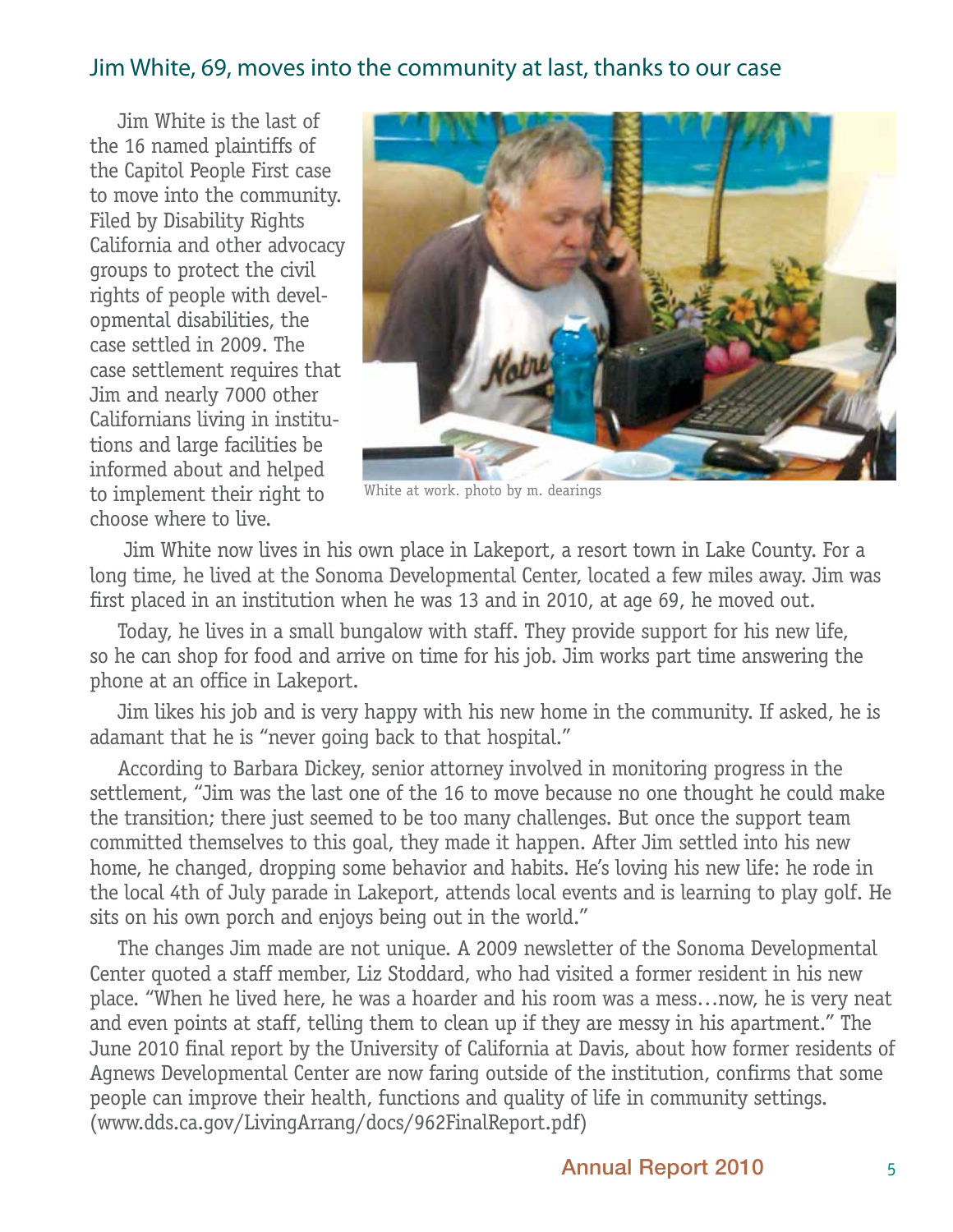# Disability Rights California investigation reveals abuse of nursing home residents and triggers prosecution



photo by ricardo jauregui

We investigated 12 cases of alarming abuse of nursing home residents and issued a report, Victimized Twice: Abuse of Nursing Home Residents, No Criminal Accountability, in April, 2010. After receiving our report, the Bureau of Medi-Cal Fraud and Elder Abuse investigated and prosecuted one of the cases cited. We are working on legislation requiring that abuse and neglect in nursing homes be reported both to law enforcement and long term care ombudsmen.

Catherine Roberts, 61, has a disability and was sexually assaulted in her bed up to 30 times over 60 days by her nursing assistant. He was too heavy for her to push away and she was too humiliated to say anything. Finally, someone witnessed him lying on top of her and reported it.

Lester Walters, 56, has physical and intellectual disabilities. For months, a few of the staff at his nursing home made Walters take cold showers while they hit him on the head with a soap bottle, and paraded him naked in front of others.

Clare Trudeau, 84, and Harriet Thorton, 97, need wheelchairs for mobility. A female staff member was seen pushing the women's wheelchairs forcefully at high speed, then letting them crash into walls.

Roger Marmont's skin was "like wet tissue paper," yet a staff member decided to give him a lengthy whirlpool bath that tore his skin "from his armpit to his wrist."

These names are pseudonyms for just five of the 12 cases we investigated. The other cases also involved physical injuries or ongoing physical, sexual and emotional abuse perpetrated by staff.

The report asks state agencies and law enforcement to step up efforts to pursue, prosecute and track abusers. "There are too many weak links in this chain," stated Leslie Morrison of the Investigations Unit. "The victims are afraid to make complaints about staff. If complaints are made, administrators either don't believe the victims or fail to report these crimes to the police. If the abuse is treated as a crime, the abusers are allowed to plead to misdemeanors, pay small fines and serve short sentences."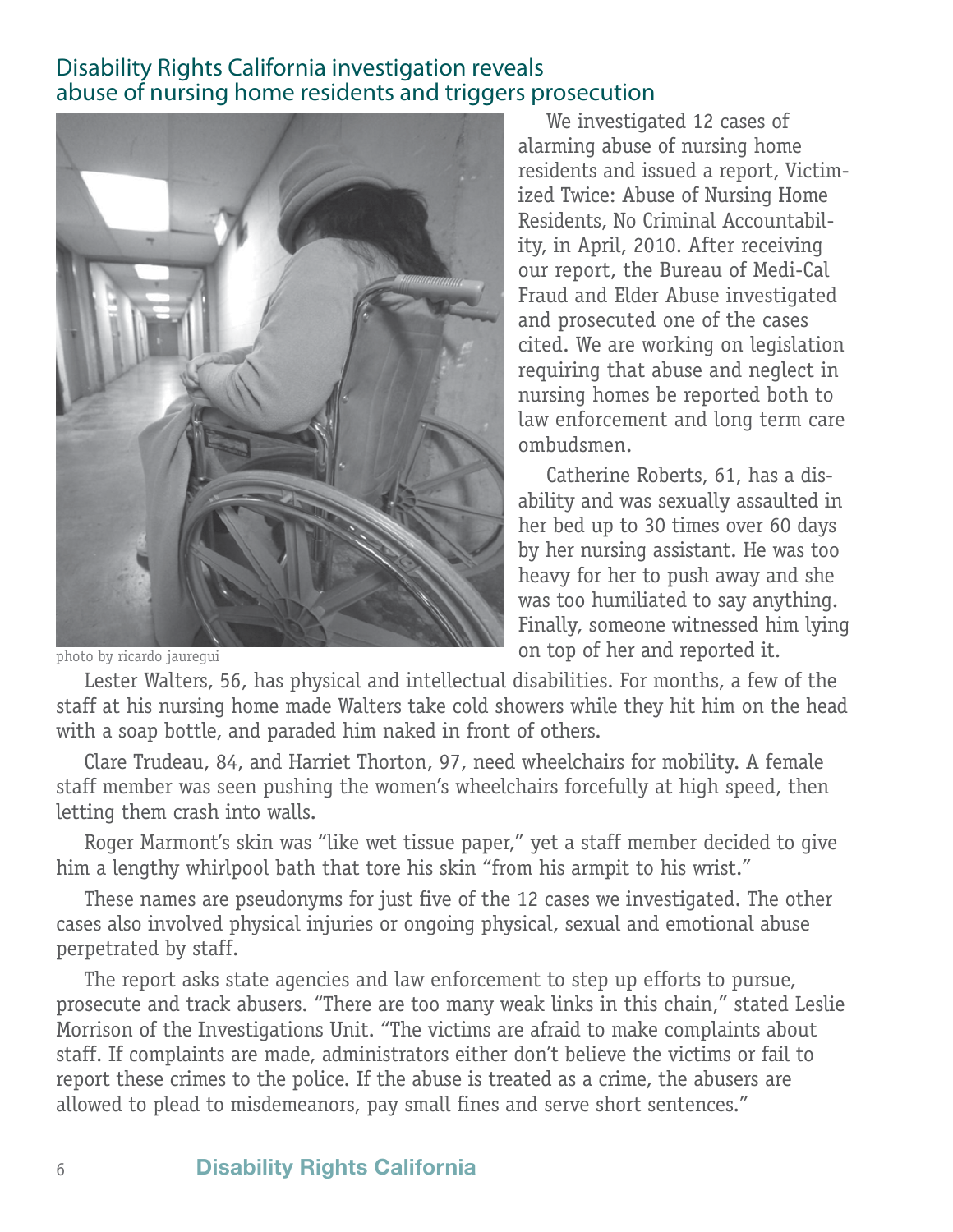# Successes with the legislature

### *Budget battles: persistent advocacy holds IHSS cuts to minimum*



Attorney Will Leiner (at left) talks with Joaquin Carson, who lives in a state-operated institution with 412 residents, about how to find a home of his own in the community. photo by diana pastora carson

As California's deficit deepened in 2010, the budget battles became more adversarial. With a goal of reducing state spending on In Home Supportive Services by 50%, Gov. Schwarzenegger portrayed the program as riddled with fraud. We helped focus news reports on the small amount of fraud found, and on local stories about people with disabilities who needed IHSS to stay in their homes. And our advocates worked hard with the legislature to keep new restrictions on home care providers to a minimum. In early October, the budget was finally adopted. Due

to successful advocacy, smaller cuts of 3.6% in IHSS hours were agreed to, and the right of consumers to choose their own service providers was preserved.

Many other cuts affecting people with disabilities were rejected due to strong advocacy by Disability Rights California working in coalitions. The final budget includes the closure of the Lanterman Developmental Center, which will mean the transition of its residents into the community. One of our staff attorneys, Will Leiner, gave impassioned testimony in favor of its closure, drawing on his own experiences with a sibling who moved into the community some years ago.

We were also successful in getting budget language adopted requiring regional centers to inform people with disabilities and their families about exceptions to the new service limits in the Lanterman Act and how to apply for them.

### *Legislative success story: supporting parents with disabilities*

After the divorce, 12 year old Sondra split her time 50-50 between her mother and father. Then her father petitioned the court for full custody on the basis that her mother was too disabled to care for her. This and many similar situations prompted Fathers and Families, Disability Rights California, and American Retirees Association to sponsor SB 1188, adding a section to the Family Code prohibiting discrimination on the basis of disability in custody and visitation matters. An opinion piece in favor of the bill, by Glenn Sachs of Fathers and Families and Margaret Johnson, our advocacy director, was featured in the Los Angeles Daily News. The bill was signed into law in August.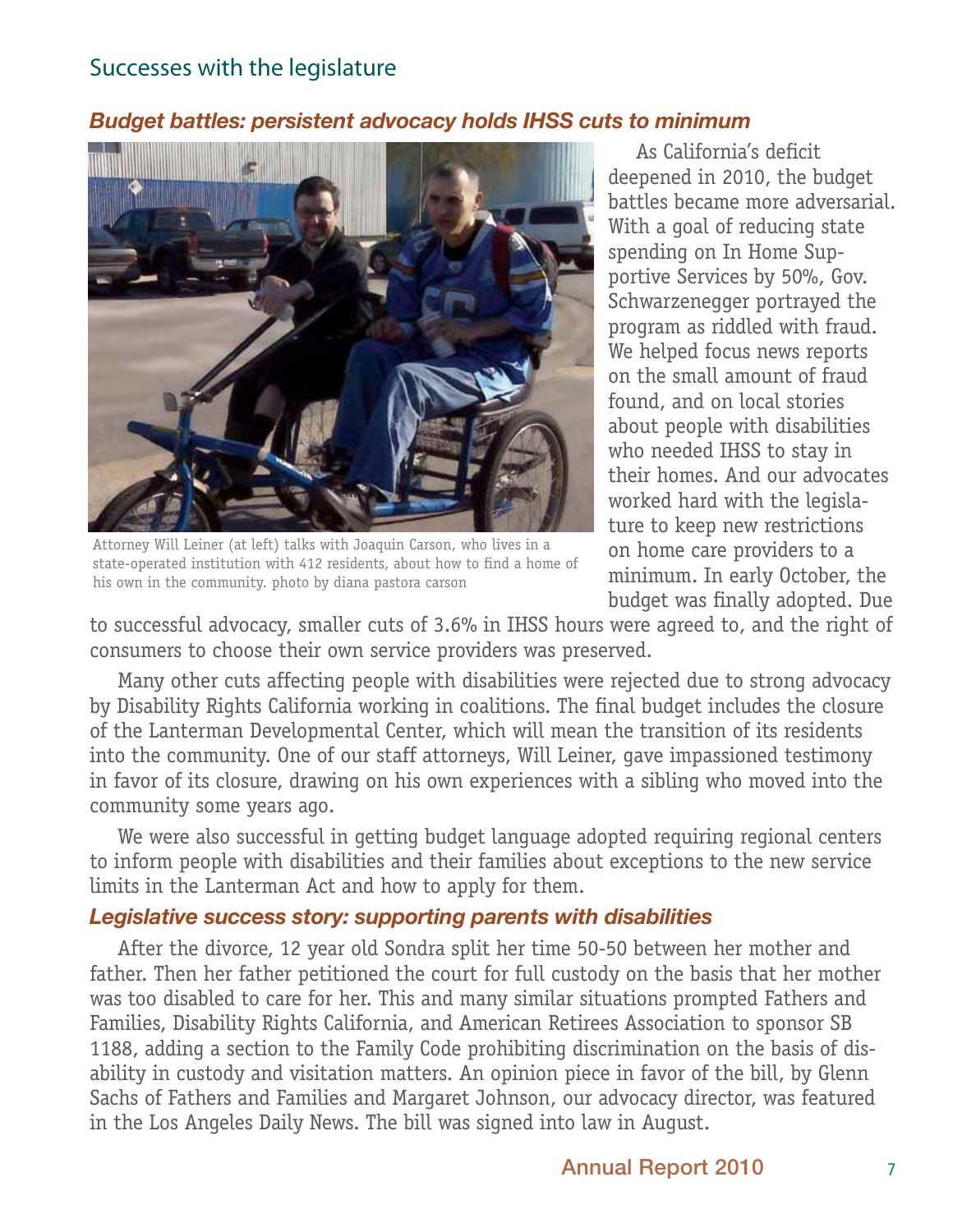# Securing community services—success throughout the state

### *Governor cuts mental health services for students: we take action*

For decades, California's county mental health departments have served special education students who need mental health support to stay in school. Called "AB 3632 services," they include crisis counseling, case and medication management and residential placement. On October 8, the governor vetoed funding for AB 3632, leaving many students with disabilities without services. For example, Andrew was stuck in juvenile hall without critical services. At 17, he has been hospitalized a few times, most recently for suicide attempts. Adopted out of the foster care system, he has had a rocky adolescence. Services were lined up through Los Angeles County Mental Health, but because of the veto, Andrew couldn't use them. On October 21 Disability Rights California and cocounsel filed a class action lawsuit to preserve mental health services for an estimated 20,000 students. On October 29 the California Department of Education agreed to provide enough funds to continue these critical services by county mental health departments for a short period. By mid-day Los Angeles County agreed to restart services. We are working with our allies in government and the mental health field to find a solution for students who need these services.

### *County IHSS office terminates services, violating court order*

Dominic Gutierrez found out he had lost his services when his In-Home Supportive Services (IHSS) provider told him. He appealed, and as suggested by an independent living center advocate, came to us for help to prepare for the hearing. We informed the County office that Dominic had not received adequate notice of termination. We asked the County to confirm if Dominic was a class member of our lawsuit, V.L. v Wagner, which has temporarily stopped the State's proposed IHSS reductions based on functional indexes (FI). FI are rankings of clients' capacity to do a task, with or without help. He was a member of the class. Thus the court order had been violated; Dominic was covered as a member of the class action court suit, so his services were immediately restarted.

### *School district now offers door to door delivery for students who need it*

One of our staff got a complaint that special education students in a district were given door to door transport if they lived in houses, but not if they lived in apartments. This policy was endangering a client who is medically fragile and uses a wheelchair, but who could not get himself home from his bus stop. We verified the policy with families in the district and then filed a compliance complaint on behalf of special education students living in apartments. In response, the California Department of Education is requiring the district to offer all special education students these services if they need them.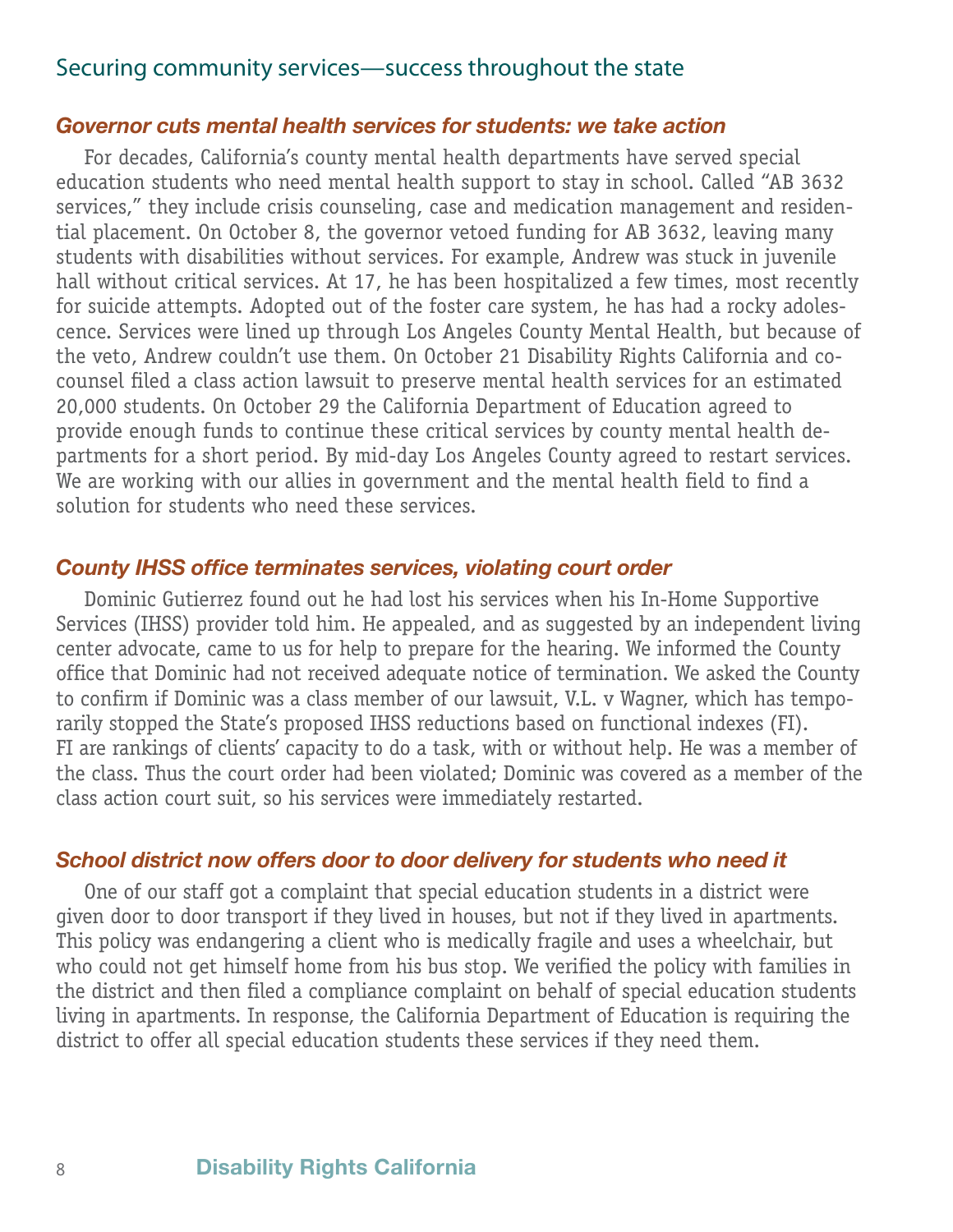# Preventing discrimination—success throughout the state

# *Young man wants to live with people his own age*

Sam Herald is an adult with cerebral palsy who uses a wheelchair for mobility and sign language to communicate. Sam and his mother contacted OCRA to explore how he could leave the nursing facility with older residents and find housing with residents closer to his age. The Clients' Rights Advocate contacted Sam's regional center and now, together with Sam's parents, a discharge plan has been drafted. The plan is first to transition into a less restrictive Intermediate Care Facility and ultimately, to a group home that offers the type of nursing care that Sam needs.

## *Kaiser health facilities change service dog policies statewide*

Service animals help people with disabilities more easily navigate their communities and, for some, provide needed emotional support. Katherine Michalek has physical and mental disabilities, and uses a service dog, Shannon, to assist her. While an in-patient at Kaiser Hospital in San Diego, in the middle of the night, Michalek and her husband were woken up by staff and Shannon was ejected from the hospital. We filed



suit alleging discrimination based on state and federal law and reached a settlement which benefits thousands of Californians with disabilities statewide. Under the settlement, Kaiser agreed to develop a new policy that allows service dogs to accompany the individual to all areas of the facility except where the animal could pose a threat to the health and safety of others.

# *85 year old apartment owner granted permission to make her entryway safer*

Louise Kim, a Central Valley senior citizen with mobility and balance limitations, wanted to add a handrail to her apartment entry, at her own expense. Because her landlord ignored her requests for this simple addition, she came to us for help. Our Fresno staff made a reasonable modification request on her behalf, which was soon granted by the apartment complex manager.

### *Para-transit operator required to reinstate blind client*

Due to low-income and mobility and vision disabilities, Olga Barraza is dependent on paratransit to get around her community. So, she was quite upset to be suspended from use of the service for reported "no shows" and came to our Los Angeles staff for help. We were able to clarify that the problem was primarily a communications breakdown; that Olga had requested audio service notices as reasonable accommodation for her blindness. Her services have been reinstated and she will receive audio notices.

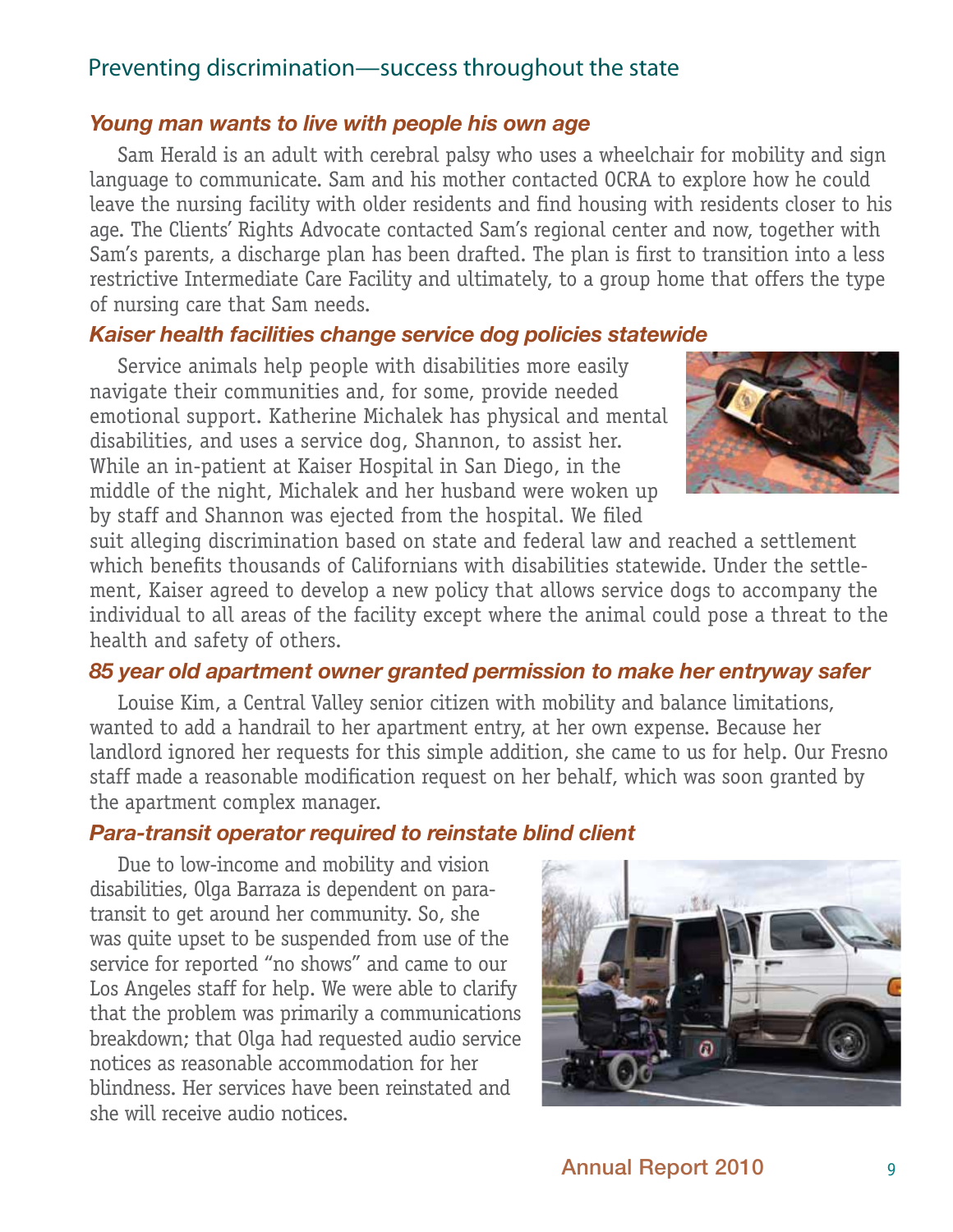# Protection of rights

### *Reasonable accommodations for a future teacher*

Ken Ishida, 43, is a regional center client who has taken the California Basic Educational Skills Test (C-BEST) several times in his quest to become a teacher. His education is being funded through the Social Security PASS program, but time was running out for him to complete his studies.

Because of his disability, Ken uses the adapted computer programs, "Math Talk," and "Dragon Dictate" in his school work and for taking tests. When the C-Best administrators refused to let him use the software as an accommodation to finish the test on time, he contacted the Office of Clients' Rights Advocacy (OCRA). OCRA staff challenged the denial and helped Ken to successfully advocate for himself. He was awarded the accommodation and is pursuing his dream to become a teacher.

### *Protecting rights in state hospitals and the community*

Our California Office of Patients' Rights (COPR) was successful this year in preventing the denial of rights of residents in state hospitals. It assisted the Department of Mental Health in implementing least restrictive measures and in preserving residents' rights to retaining personal property.

One example is that in several of the state hospitals, personal computers have been removed from residents as part of criminal investigations. However, in addition to removing the computers, staff often removed all electronic devices and accessories that were not necessary to the criminal investigations. Our on-site Patients' Rights staff successfully advocated for the return of these extra items to their owners.

### *Outcry about chicken coops used for board and care "housing"*

In late September 2009, our Investigations Unit responded to complaints that elderly clients with disabilities in San Bernardino were being housed in converted chicken coops, surrounded by razor wire and metal fencing. Reportedly, meals were served outside the barracks regardless of weather, and bathroom facilities were primitive. Shortly after, the facility owner was arrested for suspected elder and dependent adult abuse at several unlicensed board and care homes in San Bernadino. The unlicensed facilities were shut down. Ultimately, the case was not prosecuted for various reasons, but we have continued to monitor the conditions at the two remaining rooming houses owned by this provider. We are working with the San Bernadino County Mental Health and County Patients' Rights offices to ensure that any new board and care abuse cases are referred to us.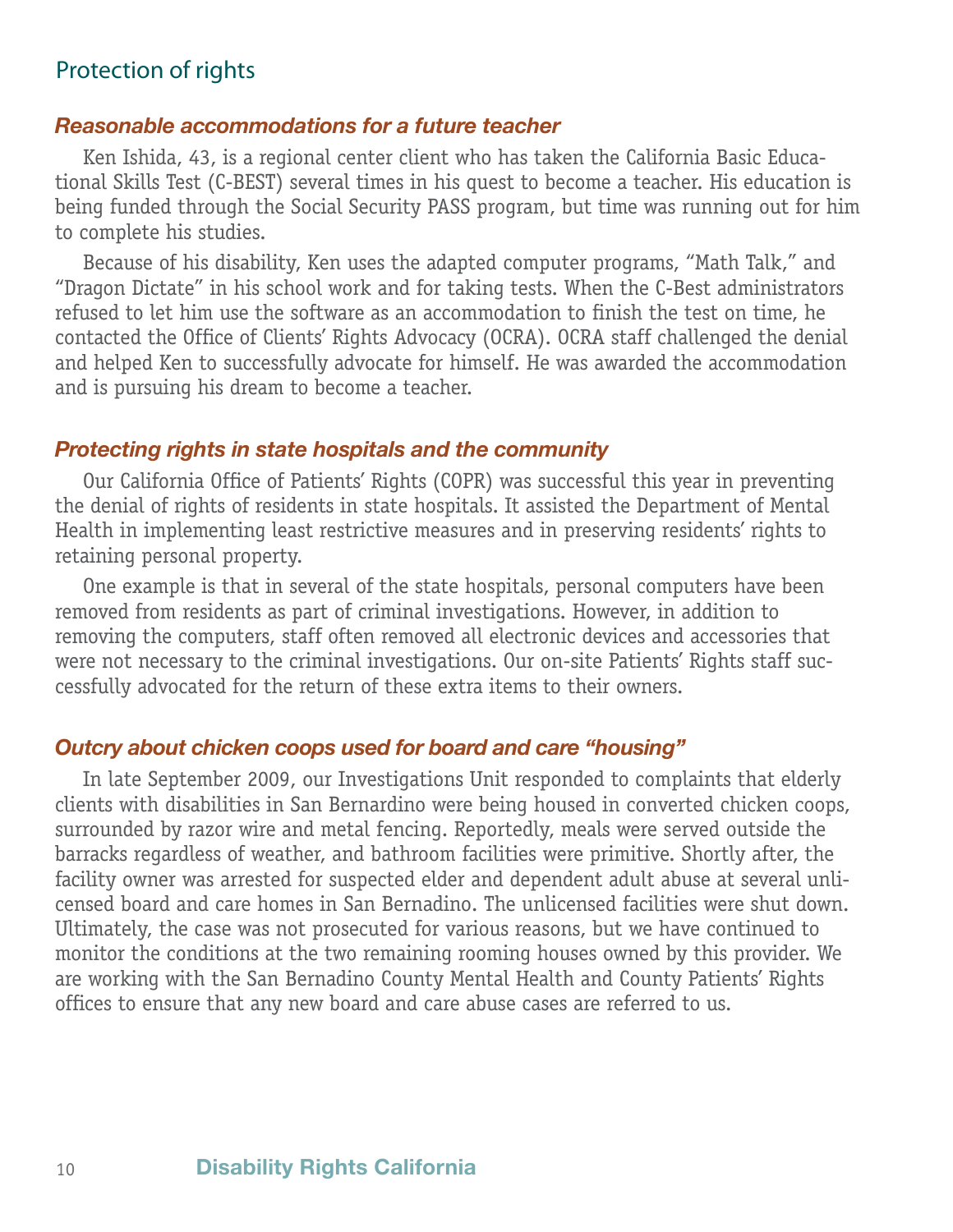# Training helps people understand their rights

### *Training in residential facilities reveals obstacles to independence*

One consumer reported to us: "I was told I can't move out of here into the community until I lose 25 lbs." Another resident reported: "I can't move back in with my husband until he finds a better place for us than the trailer."

These are just a couple of the misconceptions people with developmental or mental health disabilities revealed during a 2010 training about options to move from their residential facilities into the community. Pilot trainings were organized in Fresno and Stockton by the Office of Clients' Rights Advocacy (OCRA), as part of the settlement of our class action case to reduce the number of people in institutions. The settlement calls for the OCRA to provide training to residents of large facilities and institutions about their rights to choose where they live. OCRA director Jeanne Molineaux said that, "Although some consumers believed they had few choices, they were happy to learn they could, in fact, get support to move out, even if they or the preferred home weren't in perfect physical condition! We had help in the trainings from our Developmental Disabilities Peer Self-Advocacy Unit, and several participants have already moved to where they want to be."

### *Voting rights training for Hmong*

A Disability Rights California training on voting rights was provided by Sacramento based staff to a group of Hmong Americans with developmental disabilities. The training covered the right to vote; how to ask for help to register; and how to ensure the voting process and poll site is accessible. The emphasis was on why it is important to vote, what information was needed to register and examples of what kind of poll site assistance could be requested.



# *Poster illustrates community living*

We have been disseminating information about community living to 7000 Californians with developmental disabilities who are still in state institutions. The poster at left explains community living through consumerfriendly drawings of daily life choices.

created by Will Leiner, attorney, and Hizuru Cruz, design student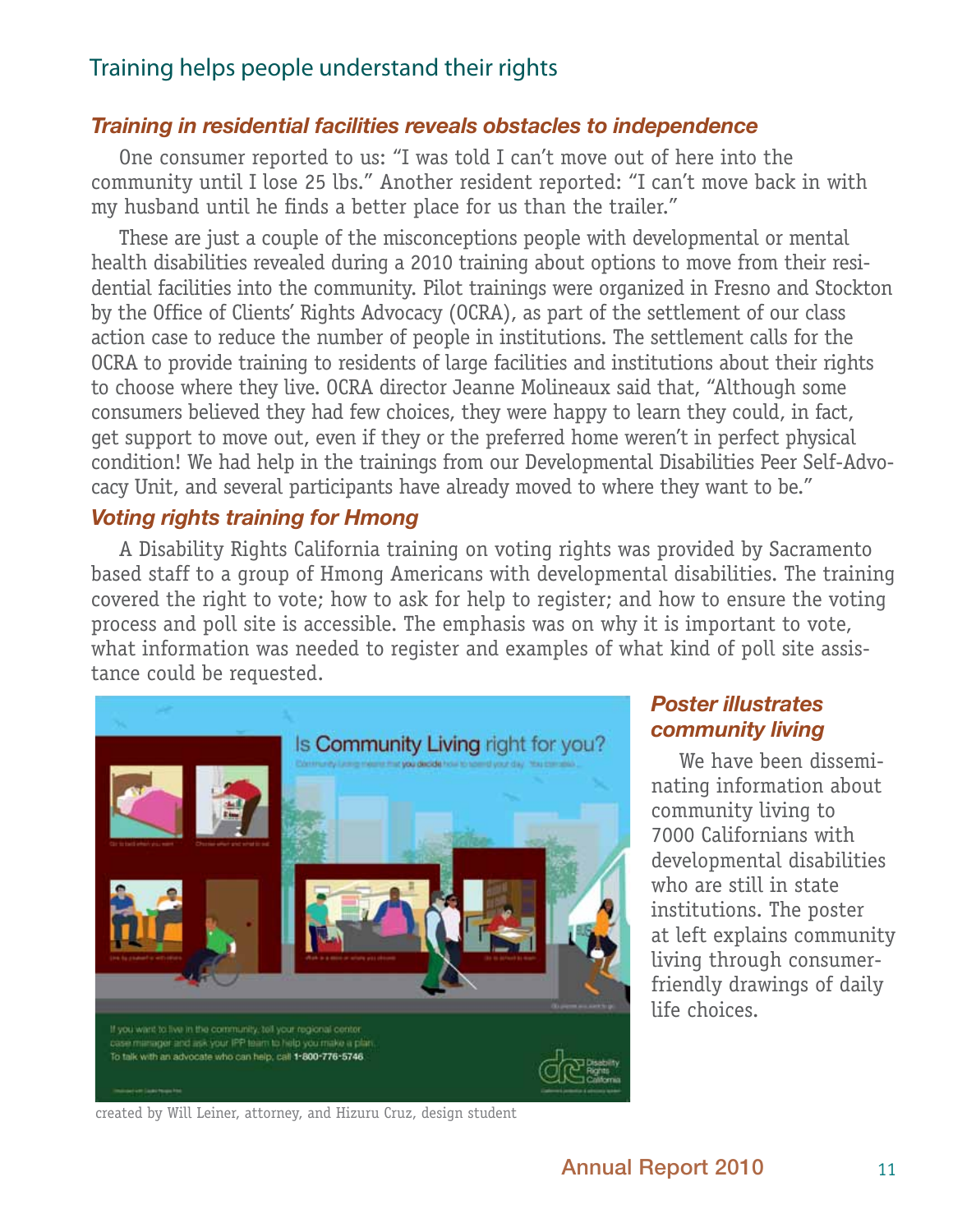# Celebrating the Americans with Disabilities Act

# *2000 stream into Sacramento for spirited Disability Capitol Action Day*

Organized by the California Foundation for Independent Living Centers (CFILC), with support from Disability Rights California, the 2010 event celebrated history: with pioneer Mary Lou Breslin's insights about the grand scale strategies and grassroots tactics needed to pass the ADA in 1990. This was the largest, youngest, and most diverse Capitol Action Day yet. Also recognized was "Yo, Disabled and



photo by hizuru cruz

Proud", CFILC's youth division, for getting Disability History Week and Ed Roberts Day adopted by the legislature this year. Roberts, a native Californian, was a founder of the disability rights and independent living movement. We supported both of these initiatives.

# California State University one of nine sites for 2010 Remembrance Day to honor those who died in state institutions

On September 20, about 100 people gathered for the twilight ceremony to remember people who died at Camarillo State Hospital, 1936-1997. The former hospital is now part of the California State University, Channel Islands campus and this was the first time a Remembrance Ceremony was held there. Ceremonies were held simultaneously at 9 sites of current or former state institutions for people with developmental or psychiatric disabilities.

Robyn Gantsweg of our Peer Self-Advocacy Program worked with local media to publicize the Stockton ceremony. photo by margaret johnson Camarillo event, which featured personal stories



of former residents, family members, advocates and friends. Robyn said, "This event is the only honor that will ever be given to many people with developmental or psychiatric disabilities who died in these places, and we're here to recognize that their lives mattered."

Remembrance Day is part of the California Memorial Project, which places plaques or monuments at the sites and collects oral histories from former residents, many of whom were involuntarily committed to an institution. People First of California and the California Network of Mental Health Clients work with us on this project.

### 12 **Disability Rights California**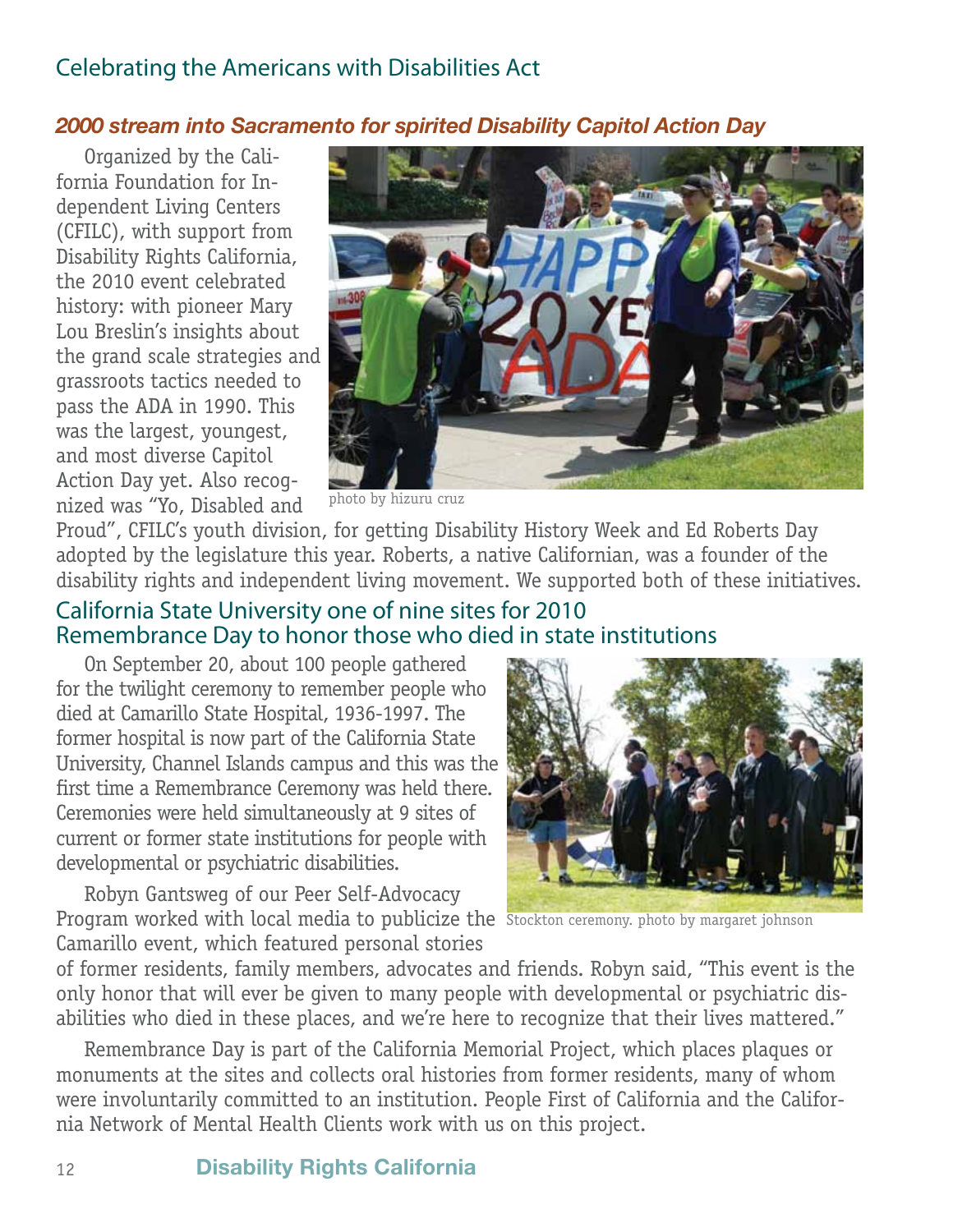# Awards to our staff

Two of our staff were named "Attorney of the Year" for their outstanding mental health advocacy: Melinda Bird of the Los Angeles regional office, was named by the California Mental Health Advocates for Children and Youth, recognizing "a brilliant legal career expanding child and family-centered services"; and Dan Brzovic of our Bay Area office, was selected by the California Association of Mental Health Patients' Rights Advocates, who applauded his talents, skills and dedication. Executive Director Catherine Blakemore was chosen for a Champion award by the 2010 California Mental Health Advisory Conference for "making a difference in people's lives through mental health advocacy."

Andy Holcombe of the Chico Office of Clients' Rights Advocacy (OCRA) received



the 2010 award from the Butte County Coordinating Council for his dedication to serving people with developmental disabilities.

Aimee Delgado, a Clients' Rights Advocate, received a Spirit Award from Possibilities Unlimited International for her outstanding support of consumers in the San Gabriel/ Pomona area. The organization also recognized OCRA for its overall effectiveness in its work with people with developmental disabilities.

Attorneys Sujatha Branch and Jonathan Elson of the Sacramento office were given awards by Capitol People First in memory of Bob Rosenberg, in appreciation of ongoing advice and support.

(Above) Ted Hess at left, Far Northern Regional Center consumer, and Andy Holcombe, Clients' Rights Advocate. (Below) Senator Ellen Corbett is shown together with the recipients of her 2010 awards for disability advocacy: (left to right), Teresa Favuzzi of the California Foundation for Independent Living Centers (CFILC), Margaret Johnson of Disability Rights California and Laurel Mildred of CFILC. photo by Senate Photographer

Annual Report 2010 13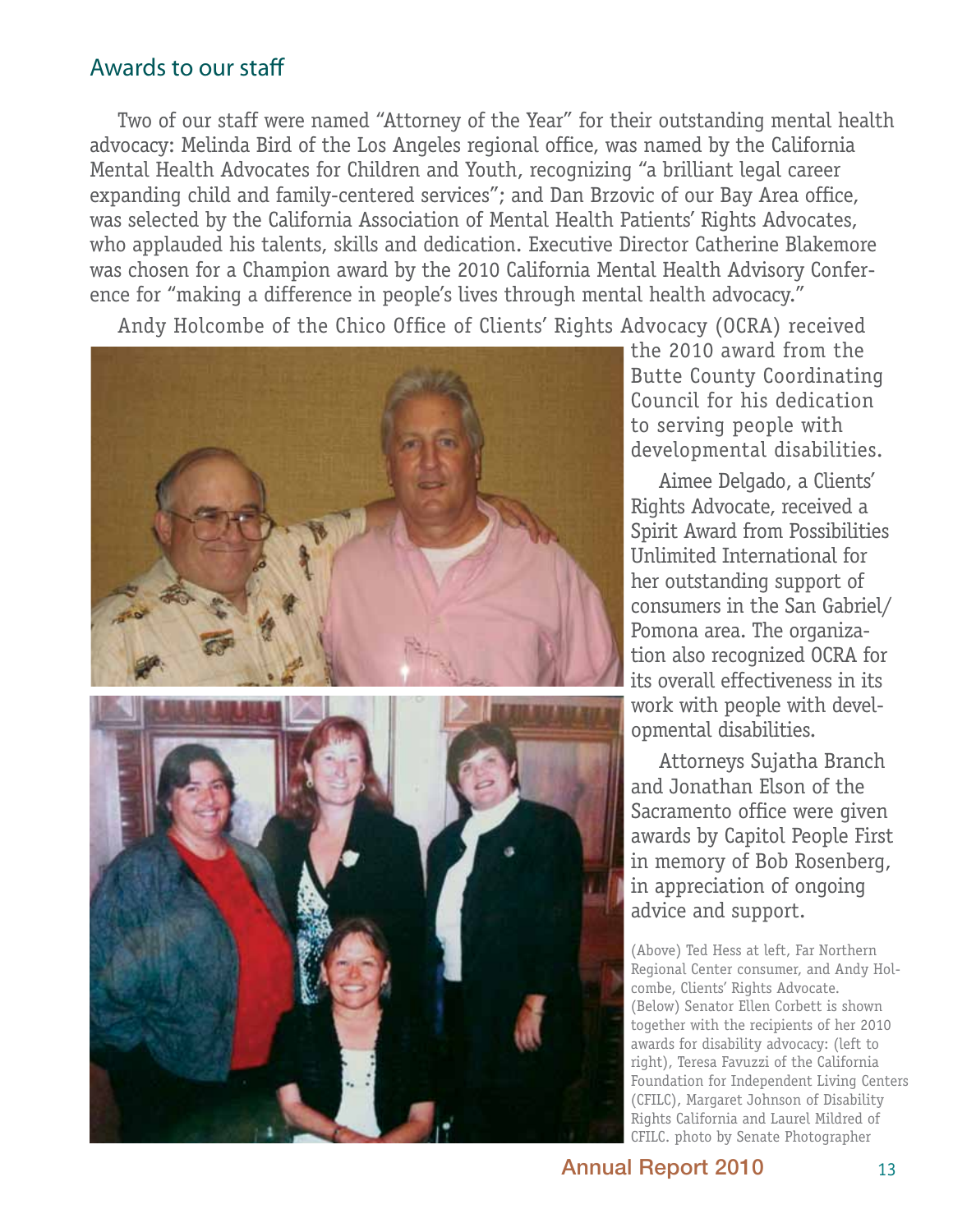# State of Activities for Fiscal Year 2010

### Revenue and Support

| U.S. Department of Health and Human Services             | 7,890,136  |
|----------------------------------------------------------|------------|
| State of California Department of Developmental Services | 5,190,533  |
| U.S. Department of Education                             | 2,566,968  |
| The California State Bar                                 | 2,382,954  |
| Program Income/Attorney Fees                             | 585,947    |
| State of California Department of Mental Health          | 1,234,204  |
| U.S. Social Security Administration                      | 368,744    |
| Miscellaneous Income/Other Contracts/Interest Income     | 296,942    |
| Donations                                                | 14,359     |
| Total Revenues                                           | 20,530,787 |
| Expenses                                                 |            |
| <b>Program Services</b>                                  | 17,706,851 |
| General and Administrative                               | 2,411,566  |
| Total Expenses                                           | 20,118,417 |
|                                                          |            |
| Change in Net Assets                                     | 412,370    |

# *Providing cost effective services*

DRC receives its core funding from 7 federal grants and 4 state contracts. In 2010 we assisted 26,681 individuals, a 5.8% increase from the prior year. Our operating costs are low, 12% allowing us to spend 88% of our funding on program services. Above are our revenue and expenses.

# *Meeting increased demand*

Our core services are: individual advocacy assistance, training and class action litigation. The chart at left shows the number of individuals impacted in each of these areas in 2009 and 2010.

# *Please support us*

For more than 30 years Disability Rights California has been helping Californians with disabilities obtain the services they need in order to live independent and productive lives. As DRC's core funding decreases, it is difficult to meet the increased demand for services. Please consider making a donation so we can continue this important work. You may donate at www.disabilityrightsca.org/about/donate.htm.

Disability Rights California is funded by the federal and state contracts listed above. Opinions expressed in this report are those of the authors and not necessarily the views of our funders.

*Individuals assisted by Disability Rights California*

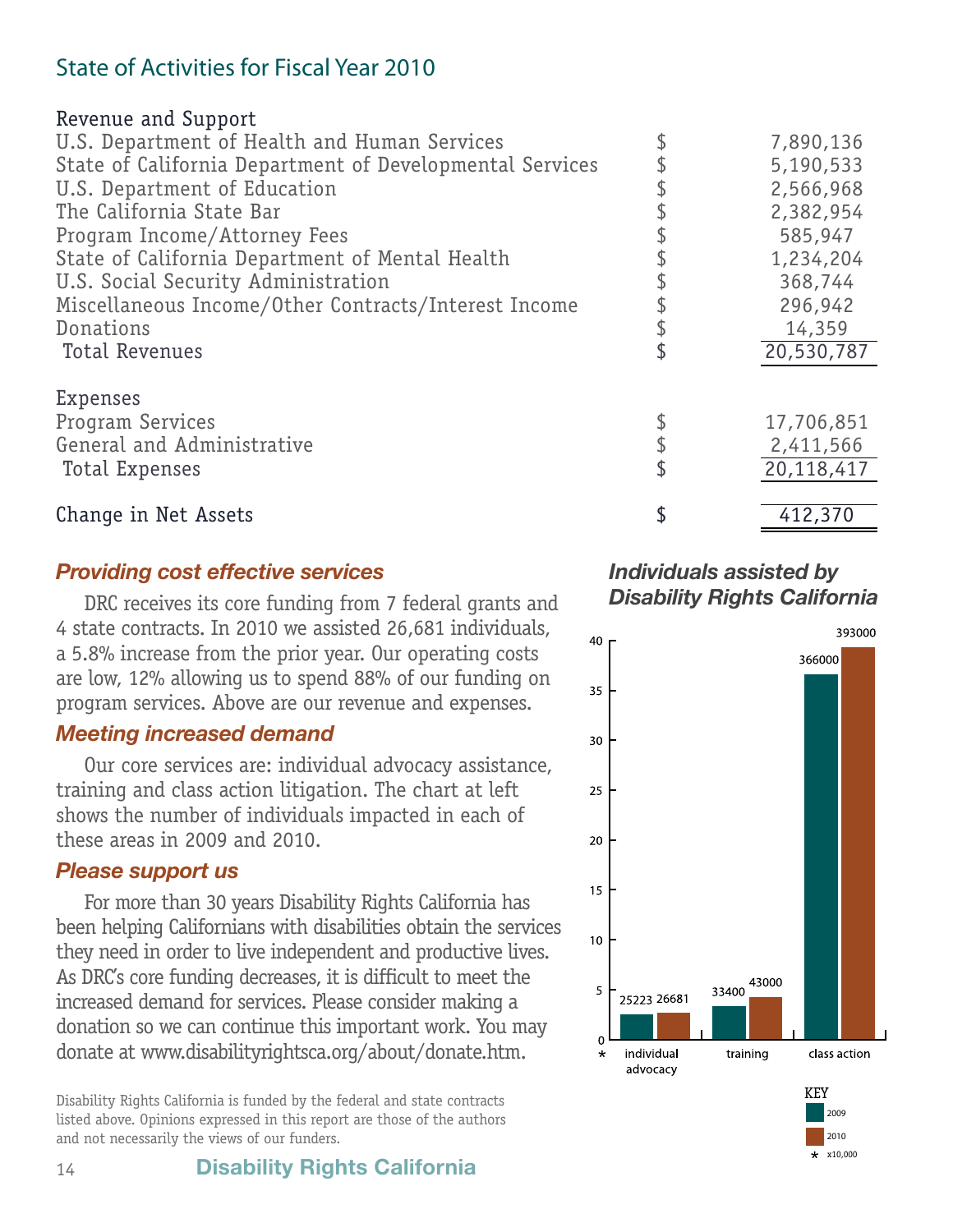# Reach us at our California offices:

Administration 100 Howe Ave. Suite 185-N Sacramento, CA 95825 (916) 488-9955

# Legal Offices

Sacramento 100 Howe Ave., Suite 235-N Sacramento, CA 95825 (916) 488-9950

# Bay Area

1330 Broadway, Suite 500 Oakland, CA 94612 (510) 267-1200

### Fresno

567 West Shaw, Suite C-3 Fresno, CA 93704 (559) 476-2000

### Los Angeles

3580 Wilshire Blvd., Suite 902 Los Angeles, CA 90010 (213) 427-8747

### San Diego

1111 Sixth Ave., Suite 200 San Diego, CA 92101 (619) 239-7861

# Legislation & Public Information 1029 J Street, Suite 150 Sacramento, CA 95814 (916) 497-0331 TTY (916) 497-0835

Peer/ Self Advocacy, Developmental **Disabilities** Peer/ Self Advocacy, & Collaborative Projects 100 Howe Ave., Suite 200-N Sacramento, CA 95825 (916) 488-7787

### Office of Clients'

Rights Advocacy 100 Howe Ave., Suite 240-N Sacramento, CA 95825 (916) 575-1615 (800) 390-7032 TTY (877) 669-6023

### Office of

Patients' Rights 100 Howe Ave., Suite 210-N Sacramento, CA 95825 (916) 575-1610

# Harry Cota dies, after fighting to save Adult Day Health Services (ADHC)



photo by leonard alfaro

Suite 500<br>Suite 200-N<br>Suite 200-N<br>ADHC services placing thousands of Cali-ADHC services, placing thousands of Californians with disabilities and seniors at risk of being hospitalized or institutionalized. Disability Rights California filed a class action lawsuit to stop the cuts. Until his death on March 7, 2011, Harry Cota lived independently in the community with the support of ADHC.

> After the death of Lillie Brantley, the original named plaintiff in our ADHC case, Harry agreed to take her place. In 2009 the court issued an injunction stopping the cuts. Harry contributed many hours advocating against these cuts, including traveling from Hayward to Sacramento to testify about the importance of the services to maintaining health and independence.

In 2010 the DRC Board gave an award to recognize Harry Cota's passionate advocacy on behalf of his fellow Californians with disabilities who need these services. In the photo, Harry receives his award from former Board President Dianne Millner, together with one of the lead attorneys for the ADHC case, Elizabeth Zirker.

# Annual Report 2010 15